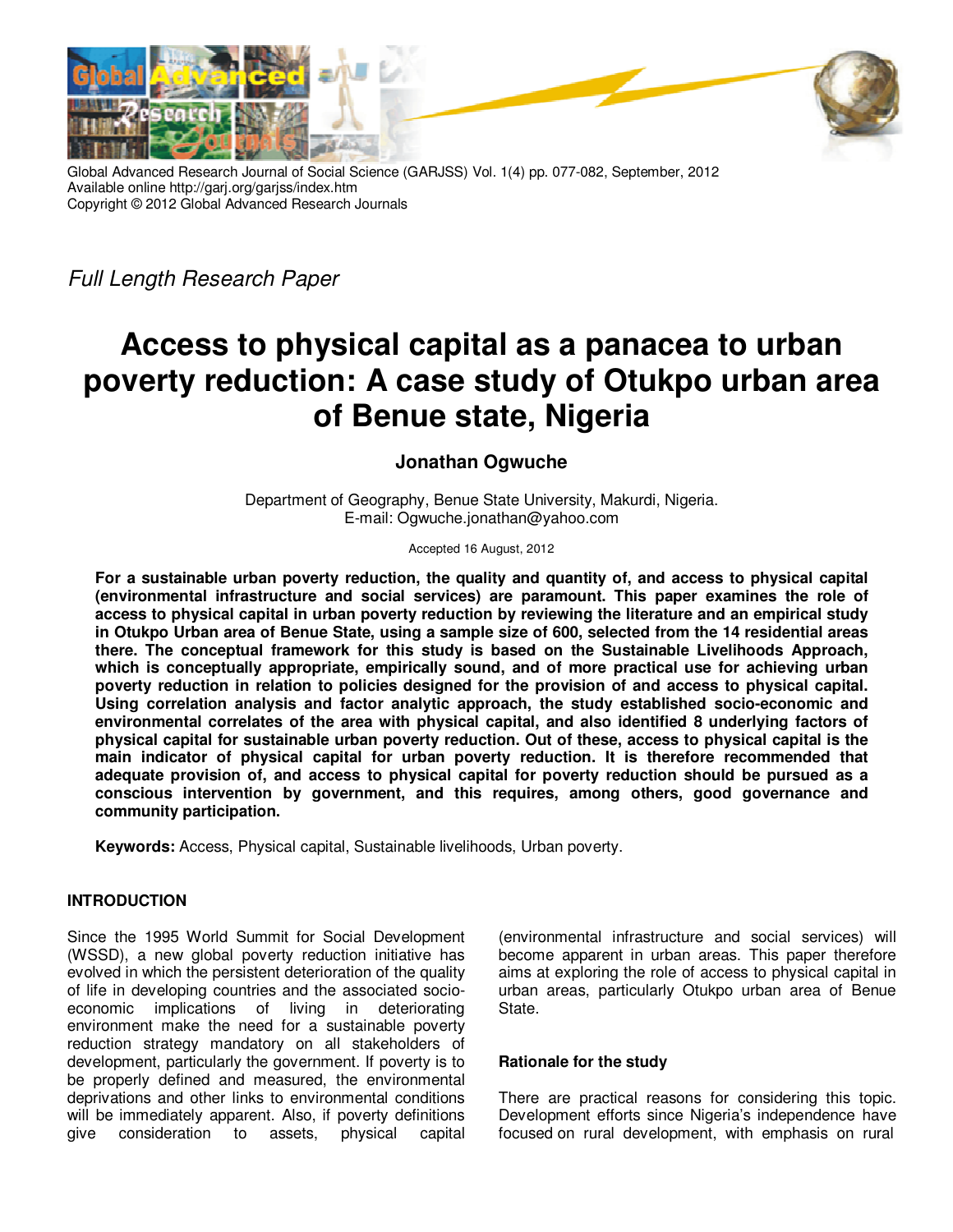poverty. This has resulted in a general failure to fully recognize the existence of poverty in urban areas. A number of reasons account for the persistence of poverty, most especially urban poverty, in spite of all the institutional, policy and programme interventions. First, poverty alleviation policies and programmes usually emanate from the government who appear not to understand the perception, nature and dimensions of poverty, and how they impact on the lives of the poor. Secondly, the social, economic and political issues of poverty are receiving attention, but the links between poverty and environment continue to be poorly understood and overlooked. In other words, the underlying causes of poverty are ignored. For instance, while building more clinics may help cure the ill-health of the poor, it may not address the often underlying environmental causes of the ill-health, such as poor quality water, lack of sanitation, pollution, etc.

#### **Literature review**

Since the last decade of the 20th century, there has been an outburst of literature in the area of poverty reduction in Nigeria. Studies by Olayemi (1995), World Bank (1995), Yusuf (2000), Ogwumike (2000) and Adeyeye (2000) focused on poverty alleviation from the standpoint of economic growth, basic needs, employment-oriented, sectoral and rural development. These studies complemented those of the World Bank (1993), Obadan (1995) and Onibokun and Kumuyi (1996) that examined the issue through the perspective of public needs, safety nets, good governance and political considerations. These approaches have greater focus on the rural areas.

In spite of all efforts to promote urban development and poverty alleviation in Nigeria, the environment is seldom treated as a central part of the equation. Rather it is viewed as a peripheral issue, and perhaps, as a luxury that does not figure at the very centre of urban livelihoods, and as a means of putting individuals and the urban community out of poverty. To buttress this, De Groot (1992) opines that a more sophisticated understanding of the relations between poverty and the environment begins with an appreciation of the basic environmental function on which human life depends. The livelihoods of the poor are determined predominantly by the environmental context in which they live and the constraints and opportunities this location present. According to Moser (1998) and Rakodi (2002), this context also determines the livelihood assets accessible to people for their livelihoods. Of the five livelihood assets, Rakodi (2002) identifies physical capital as a public rather than private investment, and a collective asset for sustainable livelihoods in the urban context. In the view of Loughborough University (2004), it not only includes the physical structures such as water supply and

sanitation, roads, electricity, health and educational institutions, but also the way they are panned, financed, constructed, operated and maintained.

Physical capital, as a livelihood asset means so much to experts, development institutions and international organizations. Fox (1994), Carney (1999) and DFID (2000) consider physical capital as a provider of environmental services, as well as brings about positive changes to the urban environment, and these are connected to improvements in the quality of life. Physical capital, through its consumption and amenity value, contributes to social and economic condition; technological development; improvement, management and sustainability of the environment; as well as development and improvement of sustainable livelihoods. Poverty is a multi-dimensional concept, and in the urban context, it is translated largely in terms of lack of access to adequate physical capital. Access, according to Jones (2002) is a key factor, as proximity to facilities means very little when access to them is denied. This gives credence to Mitlin (2003), that

*"given a fixed income, to be poor in income terms in a high density settlement with no infrastructure and services results in a worse development outcome than to be poor in a settlement with appropriate infrastructure and service levels" .* 

This means that the quality and quantity of physical capital in an urban area and the access to them determine the well-being of the urban dwellers.

#### **Conceptual framework**

The conceptual framework for this study is the SUSTAINABLE LIVELIHOODS APPROACH, (SLA). The sustainable livelihoods concept first surfaced in the1987 Brundtland Report (Our Common Future), and has since been adopted by international development agencies like DFID, CARE, World Bank, CIDA, UNDP, SIDA, etc. A livelihood is a combination of the resources used and the activities undertaken in order to live; and a livelihood is sustainable when it is capable of continuously maintaining or enhancing the current standard of living without undermining the natural resource base (DFID 2001). The SLA considers assets as vital as an antidote to the view of the poor as passive or deprived (UNDP 2000). Access to and use of assets is influenced 6y policies, organizations and relationships between individuals and organizations.

The SLA is seen as complementary to more traditional approaches to development (Ashley and Camey 1999, Rakodi 2002). In particular, it aims to put people and the households in which they live at the centre of the development process, starting with their capabilities and assets rather than with their problems. It is an important contribution to the conceptual framework for adaptation of livelihoods ideas to the peculiarities of urban poverty and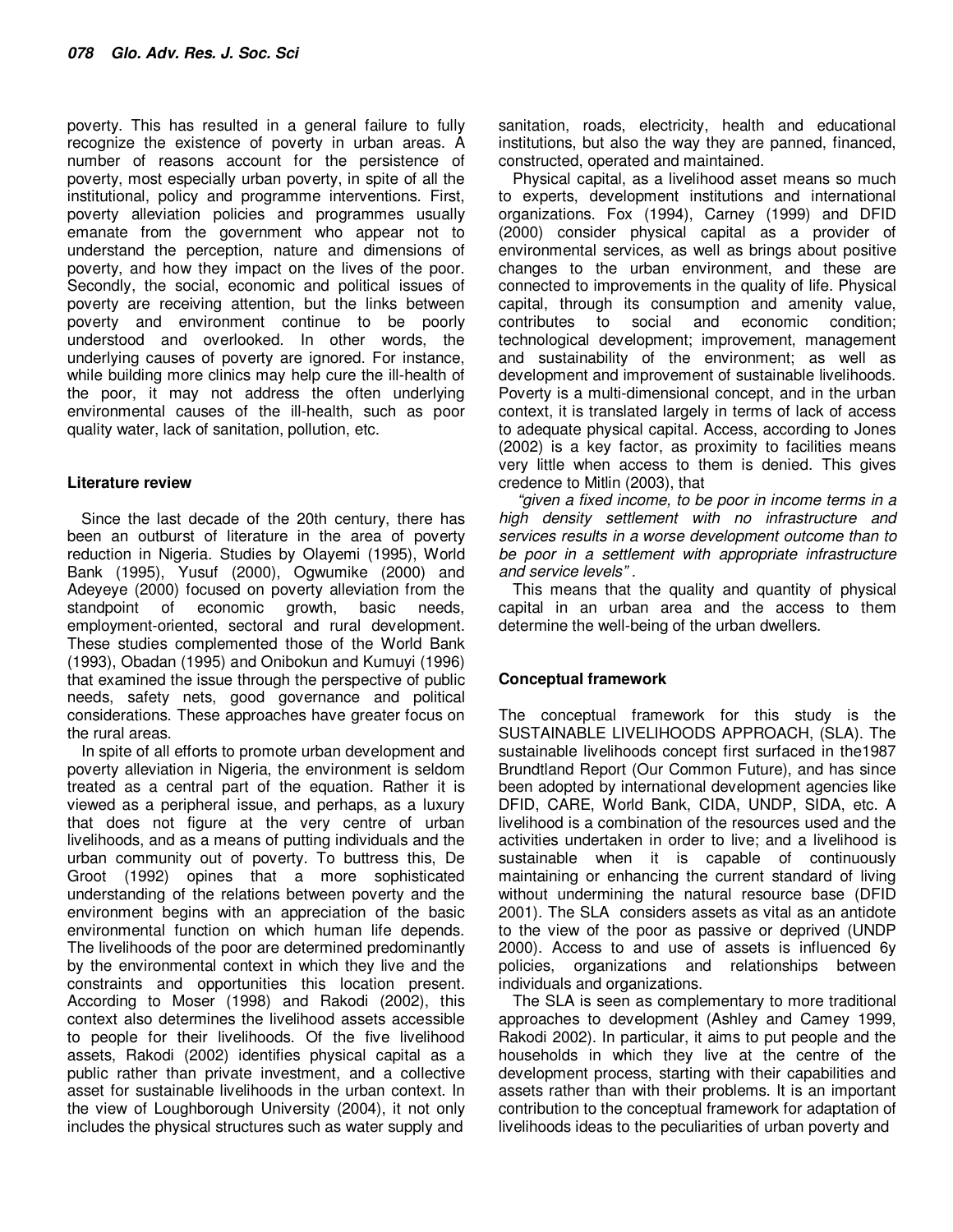development. The SLA requires a realistic understanding, through a holistic and participatory appraisal of the assets available to the poor with which they pursue their livelihoods. The SLA provides a sustainable development policy framework for sustainable human and environmental development, hence the choice of physical capital.

The SLA has advantages over the traditional antipoverty development programmes. For instance, whereas they sought to tackle poverty by identifying and addressing people's perceived needs (Ghai 1980, Ogwumike 1991), the SLA seeks to improve people's lives by building on what they already have, i.e. their assets (Carney 1998, DFID 1999, 2001). Also, SLA is concerned with participatory development that recognizes working with the people, for the people and by the people (Rennie and Singh 1995). Finally, UNDP (2000) and DFID (2001) believe that SLA integrates economic, social and environmental issues into a holistic framework for analysis.

The adoption of SLA has implications for policies and actions for urban poverty reduction, which Carney, Ashley, and Scoones (1999) state as 'normative principles' and Rakodi (2002) calls 'win-win scenarios'. In all, they advice that such policies and actions which must be people- oriented, responsive and participatory, should improve the access of the poor to livelihood assets. The SLA is particularly and conceptually appropriate, empirically sound and of more practical use for achieving urban poverty reduction, in relation to policies designed to enable better access for poor people to infrastructure and social services (Lloyd-Jones 2002).

#### **The study area**

Otukpo urban area is centrally located between the Tiv (in Benue State) and the Igala (in Kogi State), and lies between lat 07° 38'- 07° 54' North and long 08° 40' - 08° 52' East. It is situated on the intersection of East-North rail way and on the Enugu-Makurdi road. It is the traditional headquarters of the Idoma federation where its paramount chief: the Och'idoma lives.

The urban environment is as much varied as it is fascinating. It has two major residential area-types, i.e. the formal and informal. The formal comprises of the GRA that houses the rich and the affluent, with high levels of infrastructure. The informal residential area-type has 13 residential areas and constitutes the original residential and slum areas that form the centre of the traditional setting of the area, with little or no infrastructure and social services. The plethora of problems, resulting from lack of and/or inadequate physical capital in the area, threaten the development of the area, which, from all intents and purposes should reflect the best of human civilization in Benue State. The inhabitants of the area, energetic and ingenious as they

may be as individuals, too often find their way forward to pursuing livelihoods impeded by obstacles of lack of infrastructure and environmental degradation. The consequences of these are enormous, and to a large extent perpetuate poverty in the area. Physical capital, as an asset, can generate multiple benefits for Otukpo urban inhabitants, given the promising cultural, social and economic activities that are highly prevalent in the area.

#### **METHODOLOGY**

Various aspects of this study called for matching methodologies. They include questionnaire survey method, using systematic random sampling technique, correlation analysis, factor analytic approach and descriptive statistics tools. A sample size of 600 was drawn from the 12,005 households in the 14 residential areas of Otukpo urban area.

The correlation analysis was used to measure the strength and nature of the interrelationships, among the independent variables and the dependent variable for both the entire Otukpo urban area and in each of the 14 residential areas. The variables are:

- $X_1$  = Number of persons in the household<br> $X_2$  = Number of rooms occupied
- 
- $X_2$  = Number of rooms occupied<br> $X_3$  = Number of income earners  $X_3$  = Number of income earners<br> $X_4$  = Literacy status
- 
- $X_4$  = Literacy status<br> $X_5$  = Employment
- $X_5$  = Employment<br> $X_6$  = Occupation
- $X_6$  = Occupation<br> $X_7$  = Nature of w
- $X_7$  = Nature of work<br> $X_8$  = Incidence of po
- $X_8$  = Incidence of poverty<br> $X_9$  = Spatial perception of
- $X_9$  = Spatial perception of poverty<br> $X_{10}$  = Number of health institutions  $=$  Number of health institutions
- 
- $X_{11}$  = Number of educational institution<br> $X_{12}$  = Distance involved in accessing ph  $X_{12}$  = Distance involved in accessing physical capital  $X_{13}$  = Willingness to have physical capital
- $=$  Willingness to have physical capital
- $X_{14}$  = Willingness to have physical water closet<br> $X_{15}$  = Access to physical capital
- 
- $X_{15}$  = Access to physical capital<br> $X_{16}$  = Nature of existing physical  $=$  Nature of existing physical capital
- $X_{17}$  = Willingness of ability to pay for physical capital  $X_{18}$  = physical capital
- $=$  physical capital

The factor analytic approach was used to identify the underlying factors of physical capital that measure poverty as well as indicators of physical capital for poverty reduction.

#### **RESULTS**

An analysis of the significant and dominant factors that measure physical capital and poverty in the entire Otukpo urban as well as in each of the 14 residential areas was achieved by examining the relationships among the 17 assessment variables and the influence they have on poverty in the area, using  $+$  0.500 as statistically significant. The results are shown in table 1.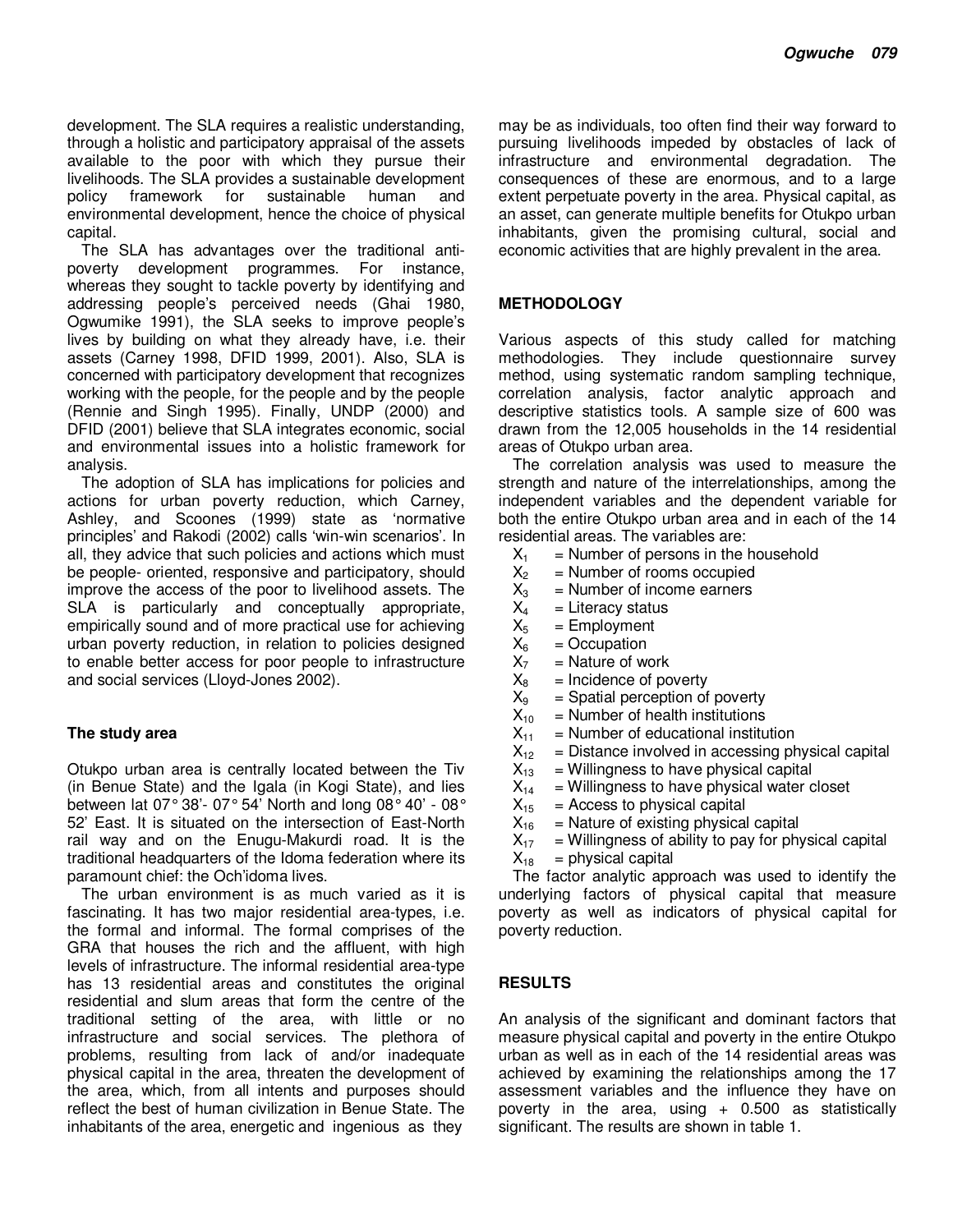| S/NO | Urban area/Residential area | A  | в  |
|------|-----------------------------|----|----|
|      | Otukpo urban area (entire)  | 3  | 11 |
| 1    | Effa                        | 18 | 9  |
| 2    | Ikobi                       | 16 | 8  |
| 3    | GRA                         | 18 | 7  |
| 4    | Babylon                     | 12 | 8  |
| 5    | Asa                         | 11 | 14 |
| 6    | Hausa quarters              | 5  | 6  |
| 7    | Igbanonmaje                 | 4  | 6  |
| 8    | Eupi                        | 6  | 15 |
| 9    | Zone HB                     | 18 | 6  |
| 10.  | Ogwonuigbahapa              | 7  | 6  |
| 11   | Oweto                       | 9  | 10 |
| 12   | Ampia                       | 2  | 8  |
| 13   | Ojira                       | 2  | 13 |
| 14   | Sabon gari                  | 3  | 4  |

**Table 1.** 

**Source:** Author 2005. NOTE: A=No of significant coefficients B=No of independent variables that correlate with physical capital (dependent variable)

The rotated matrix reduced the 17 independent variables to 8 components that yielded the underlying factors of physical capital that measure poverty in the entire urban area. It also produced 16 high and positive significant component loadings with a cumulative percentage of variance of 69.1 This leaves 30.9 percent of the total variance in the variables unexplained. A test, called the global test (Lind, Mason and Marchel 2000) was applied.

A null hypothesis was formulated thus, Ho, \$1, \$2, \$3...\$144 =0, where \$s are the component loadings. The hypothesis was tested using the F distribution at 5% level of significance. The result obtained was Fcal = 81.20 and Ftable = 1.67. Since fcal  $>$  Ftable, we therefore confirm;

(a) the ability of the independent variables to explain the variation in the dependent variable (physical capital),

(b) the suitability of the factor analytic approach, and

(c) that the amount of variance explained did not occur by chance.

In spite of these confirmations the unexplained percentage of variance is likely an externality in a normal system which can be regarded as an inherent factor of the dependent variable that can be explained by the appraisal of the respondents whose behaviours are determined by some social and environmental factors.

The underlying factors, in order of decreasing percentage of total variance are;

i. access to physical capital for sustainable livelihoods (13.2%)

ii. willingness to have physical capital (11.5%)

iii. environmental perception of poverty and existence of poverty in the urban area (9.7%)

iv. household occupancy ratio (8.5%)

v. socio-economic status of the head of household (7.7%)

vi. relative location of physical capital and proximity to the households.

vii. impact of the existing physical capital on socio-economic development (5.8%).

viii. need for adequate provision of physical capital for sustainable livelihoods (5.6%).

An analysis of the underlying factors in each of the residential areas indicate that access to physical capital for sustainable livelihoods affects the entire residential areas, hence total coverage of 100%, with GRA having the highest percentage of variance explained of 24.1. Other results obtained include;

a. the willingness of the people to have and ability to pay for physical capital (83%).

b. proliferation of private physical capital such as health clinics, academic institutions, water supply.

c. 95% of the respondents attribute their lack of access to physical capital in the area to government (local, state and federal).

d. 58% of the respondents expressed statements associated with lack of access to physical capital as their perception of poverty, just as 84% agreed on the existence of poverty in their respective residential areas.

e. 93% were in agreement that adequate provision of physical capital could significantly reduce the existing poverty in the urban area. This could account for the 95% of the respondents that expressed dissatisfaction with the existing physical capital, whereas the 5% that were satisfied were from GRA.

f. GRA has 7 hours of available piped water per day, while other residential area have no piped water.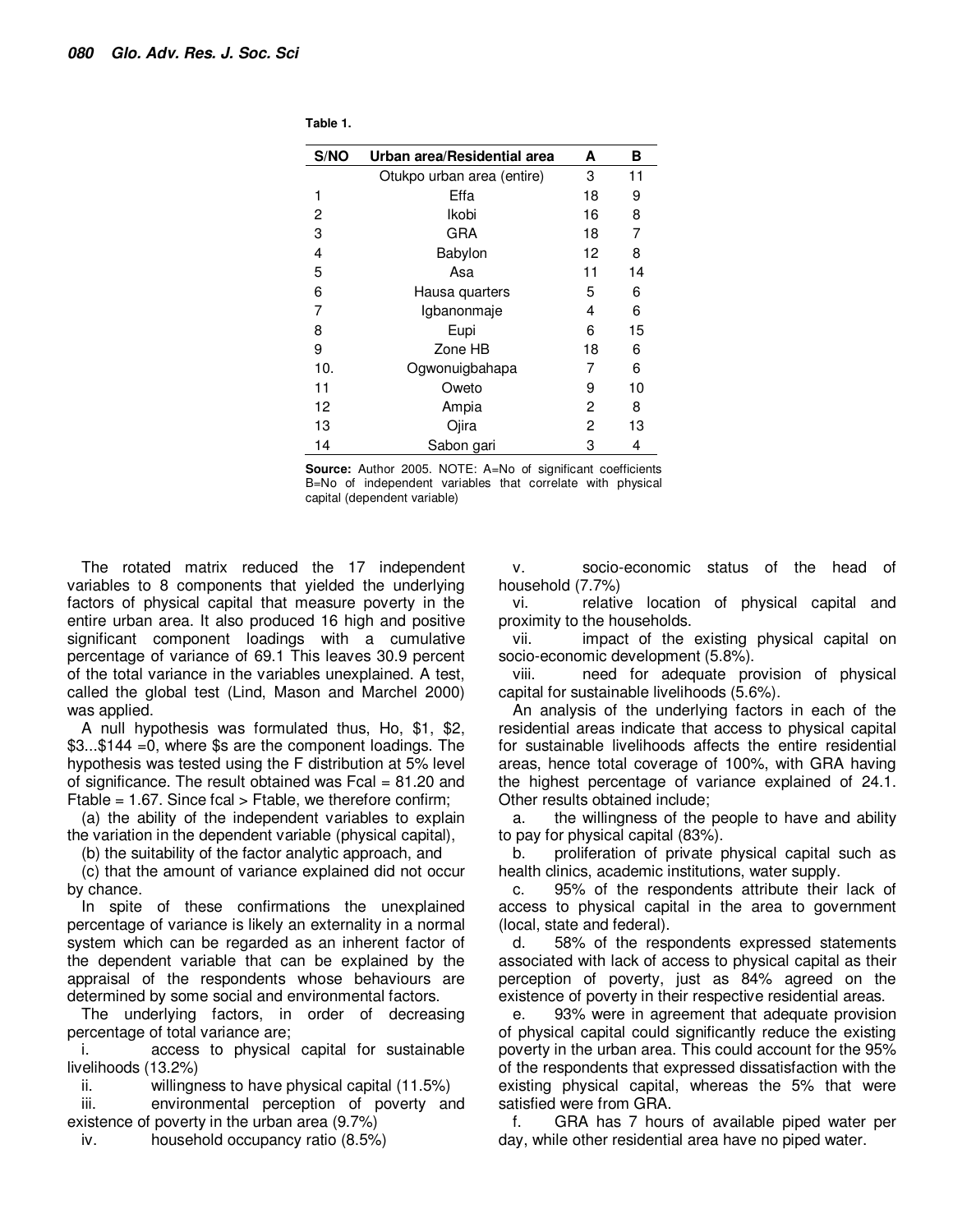This results to the average of 550 litres of water used per household as against 146 litres per household in the other residential areas.

g. 52% of the respondents are in the private sector while 13% are in the public sector.

#### **DISCUSSIONS**

The high and positive significant component loadings show strong and positive relationships between the variables and the components that yielded the underlying factors. Access to physical capital for sustainable livelihoods has the highest percentage of total variance and ranks first of the 8 underlying factors. This means that access to physical capital for sustainable livelihoods is the major underlying factor of physical capital that measure poverty as well as the main indicator of physical capital for poverty reduction.

The highest percentage of variance explained of 24.1 for GRA means that the inhabitants of GRA have access to the available physical capital as they are provided there, hence zero poverty status for GRA.

The inability of the governments (local, state and federal) to provide adequate physical capital to the other residential areas has led to the proliferation of private physical capital at very exorbitant rates and from unreliable sources (such as water). The people's aspirations are rarely expressed as being 'environmental' but many of their problems have underlying environmental causes, and so poverty levels in the residential areas varied due to factors imposed by lack of access to physical capita[ In other words, lack of access to physical capital is the major cause of poverty in the area. For instance, the 146 litres of water used by the other residents, as against 550 litres in GRA, indicate the quantity they can afford not the quantity they need.

Physical capital, as an asset, can generate multiple benefits for Otukpo urban inhabitants given the promising cultural, social and economic activities in the area. Generally, it can stimulate both the formal and informal sectors (in which most of the inhabitants are engaged) of the urban economy.

#### **CONCLUSION AND RECOMMENDATION**

Physical capital is the best measure of quality of life as shown by indicators like health, and urban livelihoods, which characteristics are sadly absent in the residential areas except GRA. Access to physical capital can make a crucial difference in the ability of the Otukpo urban poor to overcome poverty. Access depends on a number of factors besides geographical location, including behaviour pattern, user's custom and government policies. Therefore, for effective significant, and sustainable human, social, economic and environmental

development in Otukpo urban area, access to physical capital is the appropriate panacea.

On the basis of these findings, it is recommended that adequate provision of and access to physical capital aimed at poverty reduction should generally be applied as a conscious intervention by all levels of government. This requires good governance, well-defined institutional responsibilities on the part of relevant agencies, community/private participation and partnership and capacity building.

#### **REFERENCES**

- Adeyeye VO (2000). *Designing and Managing Poverty Alleviation Programmes in Nigeria: The Large Project Option.* A paper presented at the Workshop on Poverty Alleviation Policies and Strategies Organised by NCEMA, Ibadan.
- Ashley C, Carney D (1999). *Sustainable Livelihoods; Lessons from Early Experience*, DFID, London.
- Carney C (1998). "Implementing the Sustainable Livelihoods Approach" in Carney, d. (ed) *Sustainable Rural Livelihoods: What Contributions can we Make?*, DFID, London.
- Carney C (1999). *Approaches to Sustainable Livelihoods for the Rural Poor,* Odi Poverty Briefing No. 2 Odi, London.
- Carney C, Ashley C, ad Scoones L (1999). *Livelihoods Approaches Compared*, DFID, London.
- Dc Groot RS (1992). *Functions of Nature: Evaluation of Nature in Environmental Planning, Management and Decision-making*, Groningen.
- DFID (1999). *Sustainable Livelihoods and Poverty Elimination*, Background Briefing Paper, London.
- DFID (2000). Achieving Sustainability; Poverty Elimination and the Environment, London.
- DFID (2001). *Sustainable Livelihoods Guidance Sheet* (Updated), London.
- Fox WF (1994). *Strategic Options for Urban Infrastructure Management.* UMP No. 17, World Bank, Washington D.C.
- Ghai D (1980). "Basic Needs from Words to Action; With Illustration from Kenya", *Int. Labour Rev.* 119 (3): 267 — 379.
- Jones S (2002). "Issues in Designing New Projects and Programmes" in Rakodi with Lioyd-Jones (eds) *Urban Livelihoods; A People-centred Approach to Reducing Poverty,* Earthscan Publications Ltd, London.
- Lind DA, Mason RD, Marchel WL (2000). *Basic Statistics for Business and Economics*, McGraw-Hill Higher Education, 3rd Edition
- Lloyd-Jones (2002). "The Sustainable Livelihoods Approach and the DFID" In Rakodi with Lloyd- Jones (eds) *Urban Livelihoods; A People-centred Approach to Reducing Poverty,* Earthscan Publication Ltd, UK.
- Loughborough University (2004). *Education and Training Opportunities with WEDC*, Loughborough
- Mitlin D (2003). *The Economic and Social Processes Influencing the Level and Nature of Chronic Poverty*, Research Centre Working paper No 29, University of Manchester, UK.
- Moser C (1998). "The Asset Vulnerability Framework: Reassuring Urban Poverty Reduction Strategies" *World Development*, 26(1): 1 — 19
- Obadan, M.I. (1995) *Perspectives on Poverty in Nigeria,* Paper Presented at the Workshop on Integration of Poverty Alleviation into Plans and Programmes in Nigeria Organized by NCEMA/ World Bank, Ibadan
- Ogwumike FO (1991). "A Basic Needs Oriented Approach to Measurement of Poverty in Nigeria," *Niger. J. Econ. and Soc. Stud.,*  33(2): 105 — 120.
- Ogwumike FO (2000). *Survey of Approaches to Poverty Alleviation Programmes: General Perspectives*, A paper presented at the Workshop on Poverty Alleviation Policies and Strategies, organized by NCEMA, Ibadan.